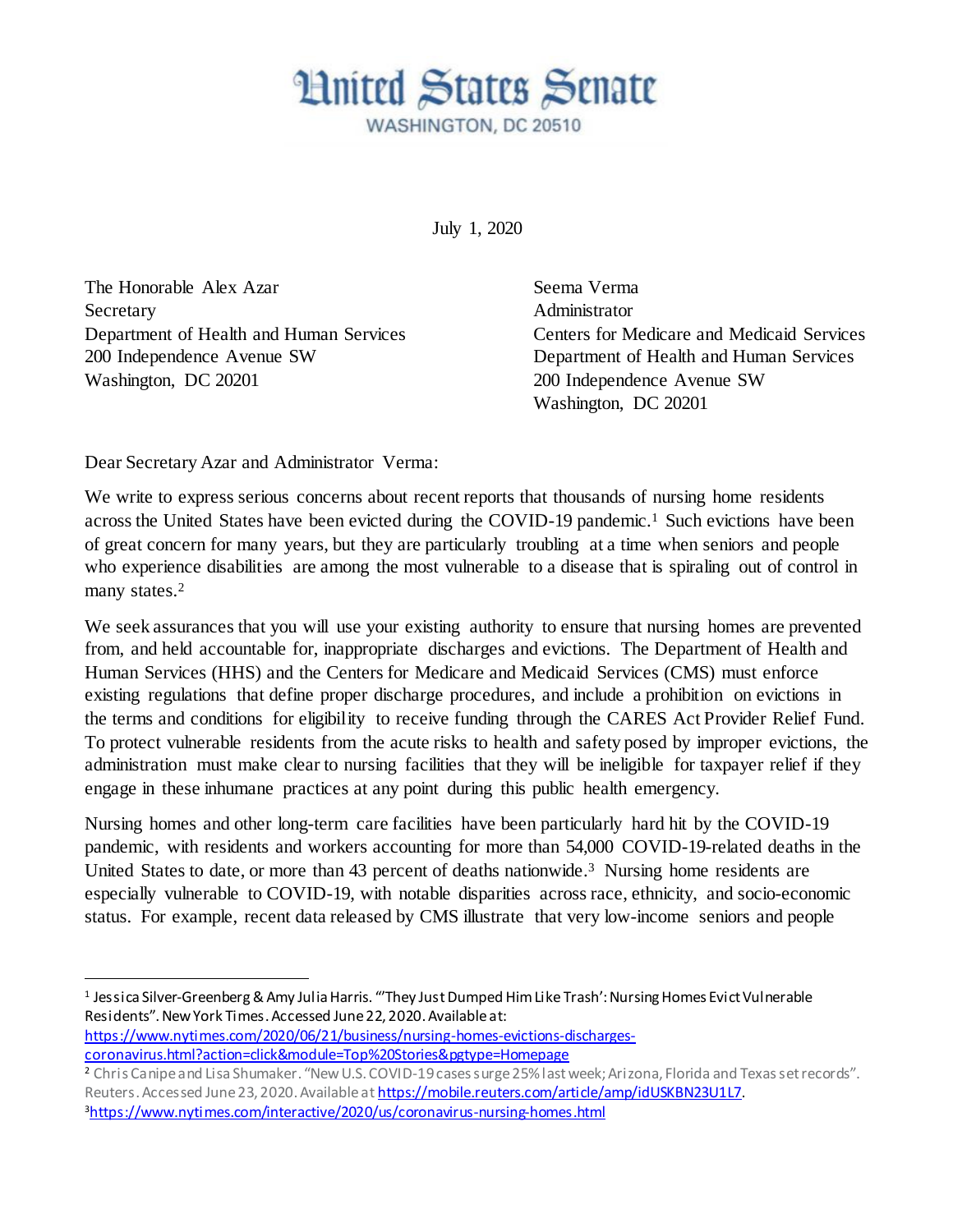who experience disabilities are more likely to face hospitalizations due to COVID-19.4 These data clearly indicate that these low-income beneficiaries are more at-risk of serious complications from the virus, making the possibility that some nursing homes are targeting low-income residents with Medicaid for eviction all the more troubling.

According to the *New York Times*, more than 6,400 evictions have occurred across 18 states since the start of the pandemic. Nursing home residents often experience disabilities or struggle with complex health care needs. Under the best of circumstances, being transferred to another medical facility can be stressful for the patient and their family. It is simply egregious to forcibly evict a resident and place them in a non-medical facility without access to essential medical care, supportive services, and protections against COVID-19 infection. The consequences of housing insecurity during the COVID-19 pandemic are devastating for individuals and families. To rectify this, many states have taken critical steps to protect renters and homeowners from evictions and foreclosures for the duration of the public health emergency. Nursing home residents deserve protections too.

As you know, CMS regulations already prohibit nursing homes from making inappropriate discharges. A nursing home may only discharge a resident in certain circumstances, such as when the resident no longer needs services provided by the home, the resident's needs cannot be met by the home, or due to closure of the home.<sup>5</sup> However, due to the COVID-19 emergency, visits from state Long-Term Care (LTC) Ombudsmen and residents' families have been limited, decreasing the scrutiny of facilities' discharge and eviction practices and heightening the need for proactive action from HHS and CMS.

Sadly, inappropriate evictions of nursing home residents is not a new practice.<sup>6</sup> In both 2017 and 2018, more than 10,000 complaints related to discharges and evictions were filed with LTC Ombudsmen.<sup>7</sup> Such complaints have been the most frequent type handled by LTC Ombudsman programs each year since 2011.<sup>8</sup> It appears the unique circumstances of the COVID-19 pandemic have heightened evictions among low-income residents, and at the same time increased their risk of severe illness or death due to COVID-19. Despite existing regulations prohibiting nursing homes from improperly discharging residents, it is clear that this issue persists, and that the administration must act swiftly to curtail these deplorable practices. 9

We strongly urge you to use your existing authority to stop this disturbing practice by enforcing existing regulations on discharge, and by adding similar prohibitions to the terms and conditions for eligibility to receive funding through the CARES Act Provider Relief Fund. We appreciate your prompt attention to

l <sup>4</sup> <https://www.cms.gov/research-statistics-data-systems/preliminary-medicare-covid-19-data-snapshot>

<sup>5</sup> 42 CFR §483.15(c)(1)(i)

<sup>6</sup> https://www.modernhealthcare.com/article/20160505/NEWS/160509940/nursing-homes-turn-to-eviction-to-dropdifficult-patients

<sup>7</sup> Administration for Community Living. *National Ombudsman Reporting System, Complains regarding discharge/eviction planning, notice, procedure, implementation.* Accessed June 23, 2020. Available at: https://bit.ly/3dv1A6N

<sup>8</sup> The National Long-Term Care Ombudsman. "Enhancing Your Advocacy Tool Box: Protexting Residents from Nursing Facility-Initiated Discharges". Available a[t: https://ltcombudsman.org/uploads/files/support/omb-collaborative.pdf](https://ltcombudsman.org/uploads/files/support/omb-collaborative.pdf),

<sup>&</sup>quot;Complaints about discharges have been the most common nursing home complaint received by Ombudsman programs for the last 7 years. In 2017, 10,610 of the 144,003 nursing home complaints were about discharges."

<sup>9</sup> [https://www.cms.gov/Medicare/Provider-Enrollment-and-Certification/SurveyCertificationGenInfo/Downloads/Survey](https://www.cms.gov/Medicare/Provider-Enrollment-and-Certification/SurveyCertificationGenInfo/Downloads/Survey-and-Cert-Letter-18-08.pdf)[and-Cert-Letter-18-08.pdf](https://www.cms.gov/Medicare/Provider-Enrollment-and-Certification/SurveyCertificationGenInfo/Downloads/Survey-and-Cert-Letter-18-08.pdf)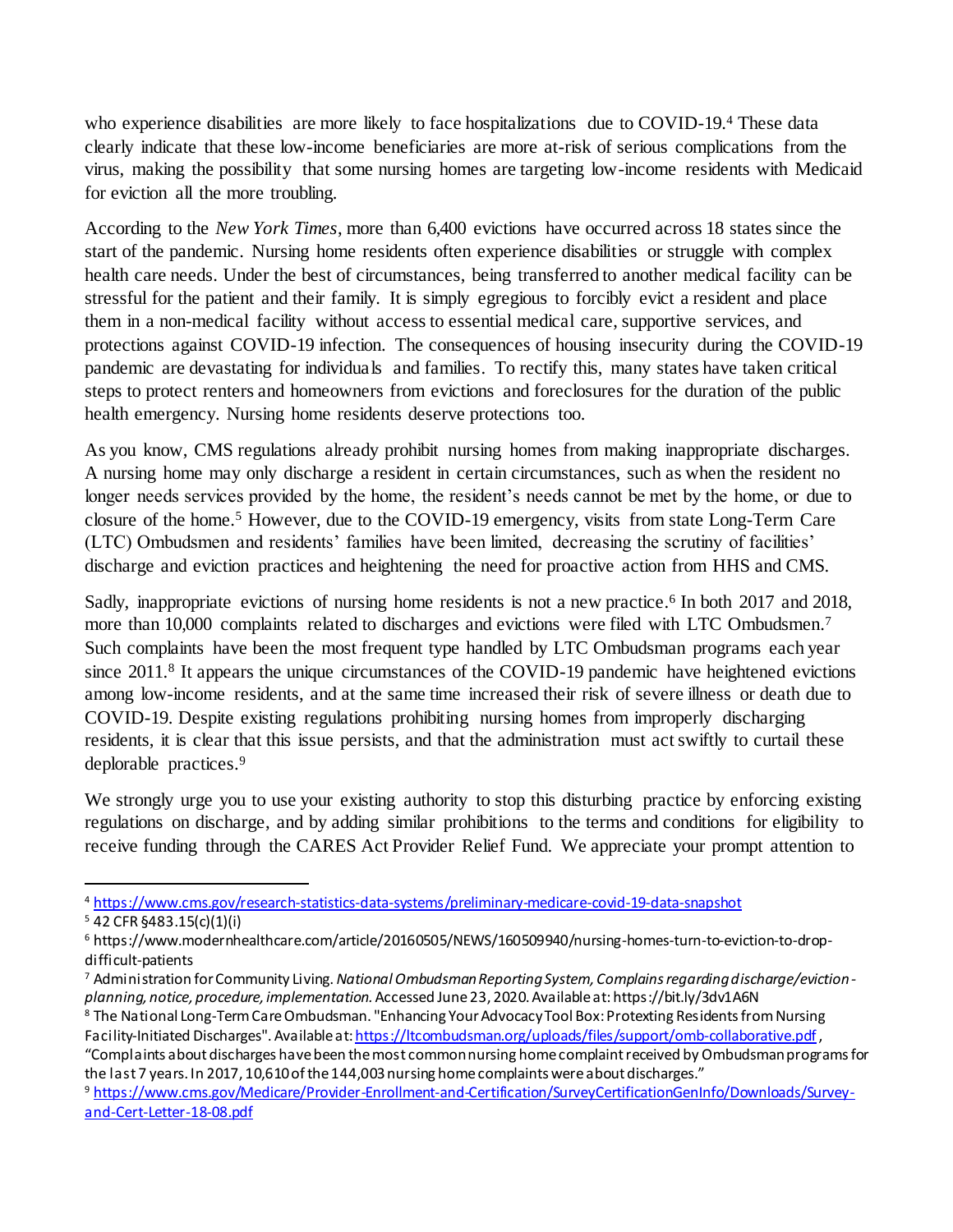this important matter, and request that you provide an update by July 10, 2020 regarding the steps HHS and CMS plan to take in order to ensure that seniors and people with disabilities are protected from inappropriate discharges and evictions for the duration of the COVID-19 public health emergency and beyond.

Sincerely,

\_\_\_\_\_\_\_\_\_\_\_\_\_\_\_\_\_\_\_\_\_\_\_\_\_\_ \_\_\_\_\_\_\_\_\_\_\_\_\_\_\_\_\_\_\_\_\_\_\_\_\_\_

\_\_\_\_\_\_\_\_\_\_\_\_\_\_\_\_\_\_\_\_\_\_\_\_\_\_ \_\_\_\_\_\_\_\_\_\_\_\_\_\_\_\_\_\_\_\_\_\_\_\_\_\_

\_\_\_\_\_\_\_\_\_\_\_\_\_\_\_\_\_\_\_\_\_\_\_\_\_\_ \_\_\_\_\_\_\_\_\_\_\_\_\_\_\_\_\_\_\_\_\_\_\_\_\_\_

\_\_\_\_\_\_\_\_\_\_\_\_\_\_\_\_\_\_\_\_\_\_\_\_\_\_ \_\_\_\_\_\_\_\_\_\_\_\_\_\_\_\_\_\_\_\_\_\_\_\_\_\_

/s/ Margaret Wood Hassan /s/ Robert P. Casey, Jr.

Margaret Wood Hassan Robert P. Casey, Jr. United States Senator United States Senator

\_\_\_\_\_\_\_\_\_\_\_\_\_\_\_\_\_\_\_\_\_\_\_\_\_\_ \_\_\_\_\_\_\_\_\_\_\_\_\_\_\_\_\_\_\_\_\_\_\_\_\_\_

Sherrod Brown Bernard Sanders United States Senator United States Senator

/s/ Elizabeth Warren /s/ Tina Smith

Elizabeth Warren Tina Smith United States Senator United States Senator

Jeanne Shaheen Thomas R. Carper United States Senator United States Senator

/s/ Richard Blumenthal /s/ Cory A. Booker

Richard Blumenthal Cory A. Booker United States Senator United States Senator

/s/ Sherrod Brown /s/ Bernard Sanders

/s/ Jeanne Shaheen /s/ Thomas R. Carper